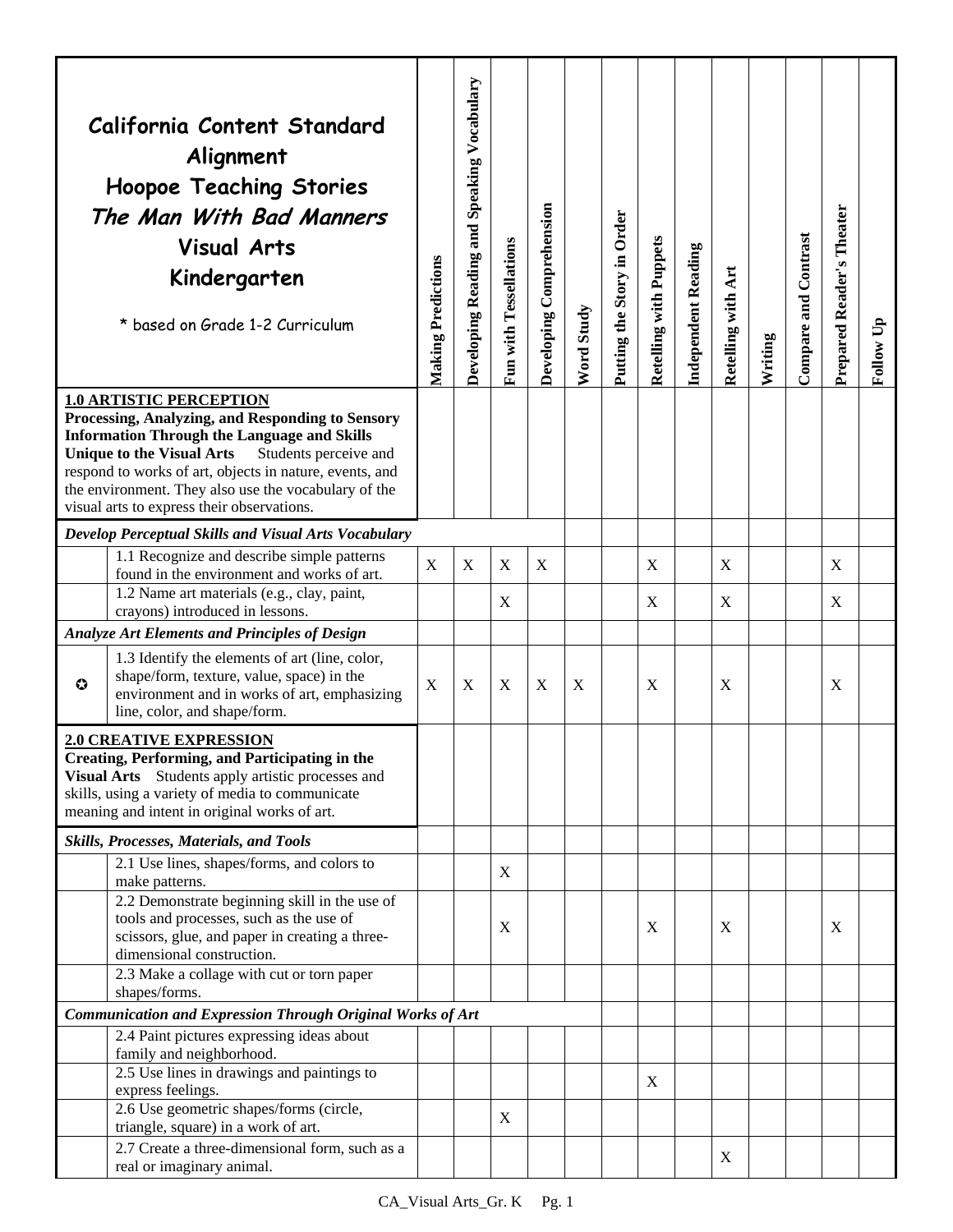|                                | California Content Standard<br>Alignment<br><b>Hoopoe Teaching Stories</b><br>The Man With Bad Manners<br><b>Visual Arts</b><br>Kindergarten<br>* based on Grade 1-2 Curriculum                                                                                                                                                                | <b>Making Predictions</b> | Speaking Vocabulary<br>Developing Reading and | Fun with Tessellations | Developing Comprehension | Word Study | Putting the Story in Order | <b>Retelling with Puppets</b> | Independent Reading | Retelling with Art        | Writing | Compare and Contrast | Prepared Reader's Theater | Follow Up |
|--------------------------------|------------------------------------------------------------------------------------------------------------------------------------------------------------------------------------------------------------------------------------------------------------------------------------------------------------------------------------------------|---------------------------|-----------------------------------------------|------------------------|--------------------------|------------|----------------------------|-------------------------------|---------------------|---------------------------|---------|----------------------|---------------------------|-----------|
|                                | 3.0 HISTORICAL AND CULTURAL CONTEXT<br><b>Understanding the Historical Contributions and</b><br><b>Cultural Dimensions of the Visual Arts</b><br>Students analyze the role and development of the<br>visual arts in past and present cultures throughout the<br>world, noting human diversity as it relates to the visual<br>arts and artists. |                           |                                               |                        |                          |            |                            |                               |                     |                           |         |                      |                           |           |
|                                | Role and Development of the Visual Arts                                                                                                                                                                                                                                                                                                        |                           |                                               |                        |                          |            |                            |                               |                     |                           |         |                      |                           |           |
|                                | 3.1 Describe functional and nonutilitarian art<br>seen in daily life; that is, works of art that are<br>used versus those that are only viewed.                                                                                                                                                                                                |                           |                                               | X                      |                          |            |                            | X                             |                     | $\boldsymbol{\mathrm{X}}$ |         |                      | X                         |           |
|                                | 3.2 Identify and describe works of art that<br>show people doing things together.                                                                                                                                                                                                                                                              | X                         | X                                             |                        |                          |            |                            | X                             |                     | X                         |         |                      | X                         |           |
|                                | Diversity of the Visual Arts                                                                                                                                                                                                                                                                                                                   |                           |                                               |                        |                          |            |                            |                               |                     |                           |         |                      |                           |           |
|                                | 3.3 Look at and discuss works of art from a<br>variety of times and places.                                                                                                                                                                                                                                                                    |                           |                                               |                        |                          |            |                            |                               |                     |                           |         |                      |                           |           |
|                                | <b>4.0 AESTHETIC VALUING</b><br><b>Responding to, Analyzing, and Making Judgments</b><br><b>About Works in the Visual Arts</b><br>Students analyze, assess, and derive meaning from<br>works of art, including their own, according to the<br>elements of art, the principles of design, and<br>aesthetic qualities.                           |                           |                                               |                        |                          |            |                            |                               |                     |                           |         |                      |                           |           |
|                                | <b>Derive Meaning</b>                                                                                                                                                                                                                                                                                                                          |                           |                                               |                        |                          |            |                            |                               |                     |                           |         |                      |                           |           |
|                                | 4.1 Discuss their own works of art, using<br>appropriate art vocabulary (e.g., color,<br>shape/form, texture).                                                                                                                                                                                                                                 |                           | X                                             | X                      |                          |            |                            | X                             |                     | X                         |         |                      | X                         |           |
| $\bf{O}$                       | 4.2 Describe what is seen (including both)<br>literal and expressive content) in selected<br>works of art.                                                                                                                                                                                                                                     |                           | X                                             | $\boldsymbol{X}$       | X                        | X          |                            | X                             |                     | X                         |         |                      | X                         |           |
| <b>Make Informed Judgments</b> |                                                                                                                                                                                                                                                                                                                                                |                           |                                               |                        |                          |            |                            |                               |                     |                           |         |                      |                           |           |
|                                | 4.3 Discuss how and why they made a specific<br>work of art.                                                                                                                                                                                                                                                                                   |                           |                                               | X                      |                          | X          |                            | X                             |                     | X                         |         |                      | X                         |           |
|                                | 4.4 Give reasons why they like a particular<br>work of art they made, using appropriate art<br>vocabulary.                                                                                                                                                                                                                                     |                           | X                                             | X                      |                          | X          |                            | X                             |                     | X                         |         |                      | X                         |           |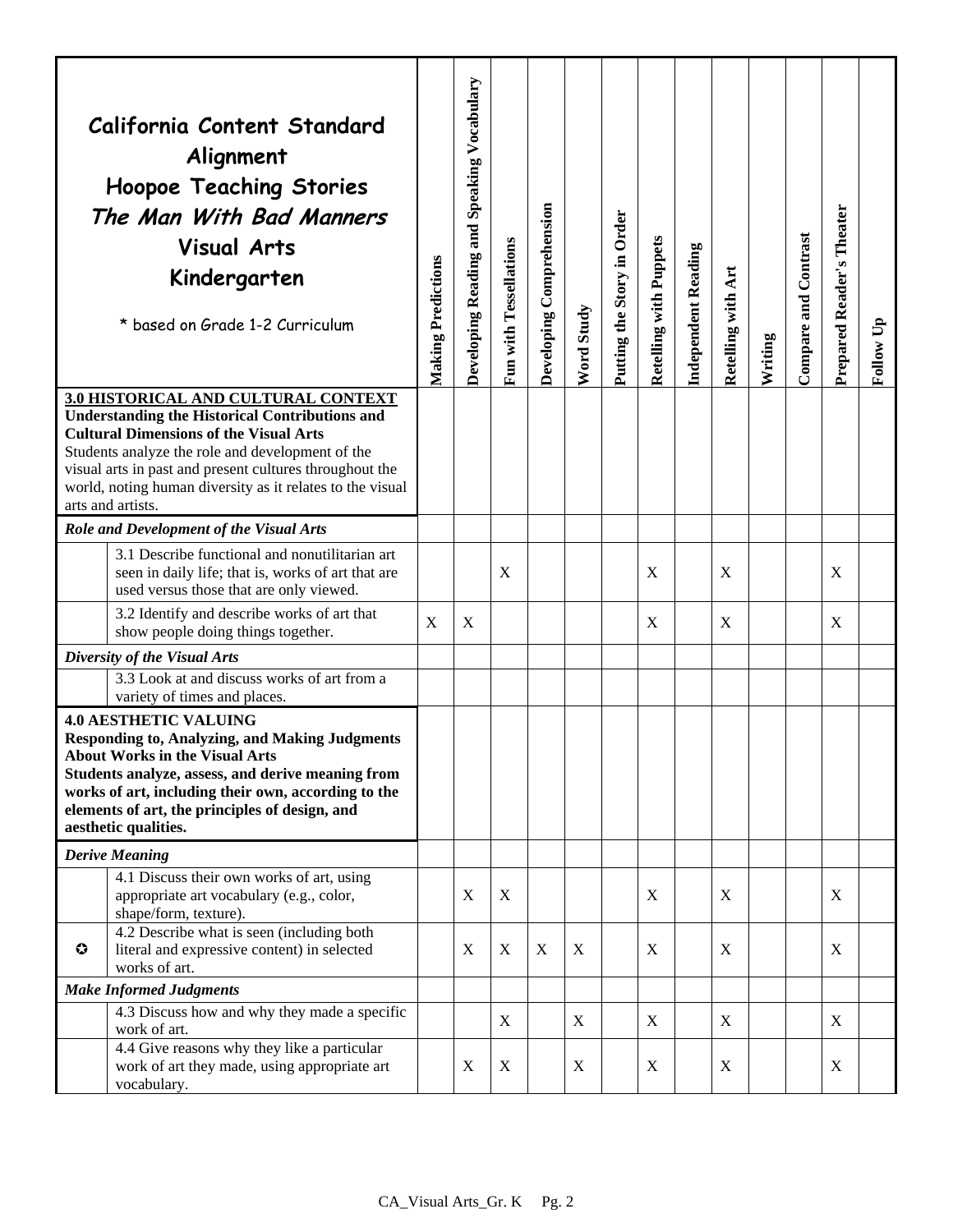|                                                                                                                                                                                                                                                                                                                                                                                                                                                                                                                                       | California Content Standard<br>Alignment<br><b>Hoopoe Teaching Stories</b><br>The Man With Bad Manners<br><b>Visual Arts</b><br>Kindergarten<br>* based on Grade 1-2 Curriculum                                                     | <b>Making Predictions</b> | Developing Reading and Speaking Vocabulary | Fun with Tessellations | Developing Comprehension | Word Study | Putting the Story in Order | <b>Retelling with Puppets</b> | Independent Reading | Retelling with Art | Writing | Compare and Contrast | Prepared Reader's Theater | Follow Up |
|---------------------------------------------------------------------------------------------------------------------------------------------------------------------------------------------------------------------------------------------------------------------------------------------------------------------------------------------------------------------------------------------------------------------------------------------------------------------------------------------------------------------------------------|-------------------------------------------------------------------------------------------------------------------------------------------------------------------------------------------------------------------------------------|---------------------------|--------------------------------------------|------------------------|--------------------------|------------|----------------------------|-------------------------------|---------------------|--------------------|---------|----------------------|---------------------------|-----------|
| 5.0 CONNECTIONS, RELATIONSHIPS,<br><b>APPLICATIONS</b><br><b>Connecting and Applying What Is Learned in the</b><br><b>Visual Arts to Other Art Forms and Subject Areas</b><br>and to Careers<br>Students apply what they learn in the visual arts across<br>subject areas. They develop competencies and creative<br>skills in problem solving, communication, and<br>management of time and resources that contribute to<br>lifelong learning and career skills. They also learn<br>about careers in and related to the visual arts. |                                                                                                                                                                                                                                     |                           |                                            |                        |                          |            |                            |                               |                     |                    |         |                      |                           |           |
|                                                                                                                                                                                                                                                                                                                                                                                                                                                                                                                                       | <b>Connections and Applications</b>                                                                                                                                                                                                 |                           |                                            |                        |                          |            |                            |                               |                     |                    |         |                      |                           |           |
|                                                                                                                                                                                                                                                                                                                                                                                                                                                                                                                                       | 5.1 Draw geometric shapes/forms (e.g.,<br>circles, squares, triangles) and repeat them in<br>dance/movement sequences.<br>5.2 Look at and draw something used every<br>day (e.g., scissors, toothbrush, fork) and                   |                           |                                            | X                      |                          |            |                            |                               |                     | X                  |         |                      |                           |           |
|                                                                                                                                                                                                                                                                                                                                                                                                                                                                                                                                       | describe how the object is used.                                                                                                                                                                                                    |                           |                                            |                        |                          |            |                            |                               |                     |                    |         |                      |                           |           |
|                                                                                                                                                                                                                                                                                                                                                                                                                                                                                                                                       | <b>Visual Literacy</b><br>5.3 Point out images (e.g., photographs,<br>paintings, murals, ceramics, sculptures) and<br>symbols found at home, in school, and in the<br>community, including national and state<br>symbols and icons. |                           | $\boldsymbol{\mathrm{X}}$                  |                        |                          |            |                            |                               |                     | X                  |         |                      |                           |           |
|                                                                                                                                                                                                                                                                                                                                                                                                                                                                                                                                       | <b>Careers and Career-Related Skills</b><br>5.4 Discuss the various works of art (e.g.,<br>ceramics, paintings, sculpture) that artists<br>create and the type of media used.                                                       |                           |                                            |                        |                          |            |                            | X                             |                     | X                  |         |                      |                           |           |

= KEY STANDARD *California Content Standard Alignment for Theatre Arts, Gr. K follows.*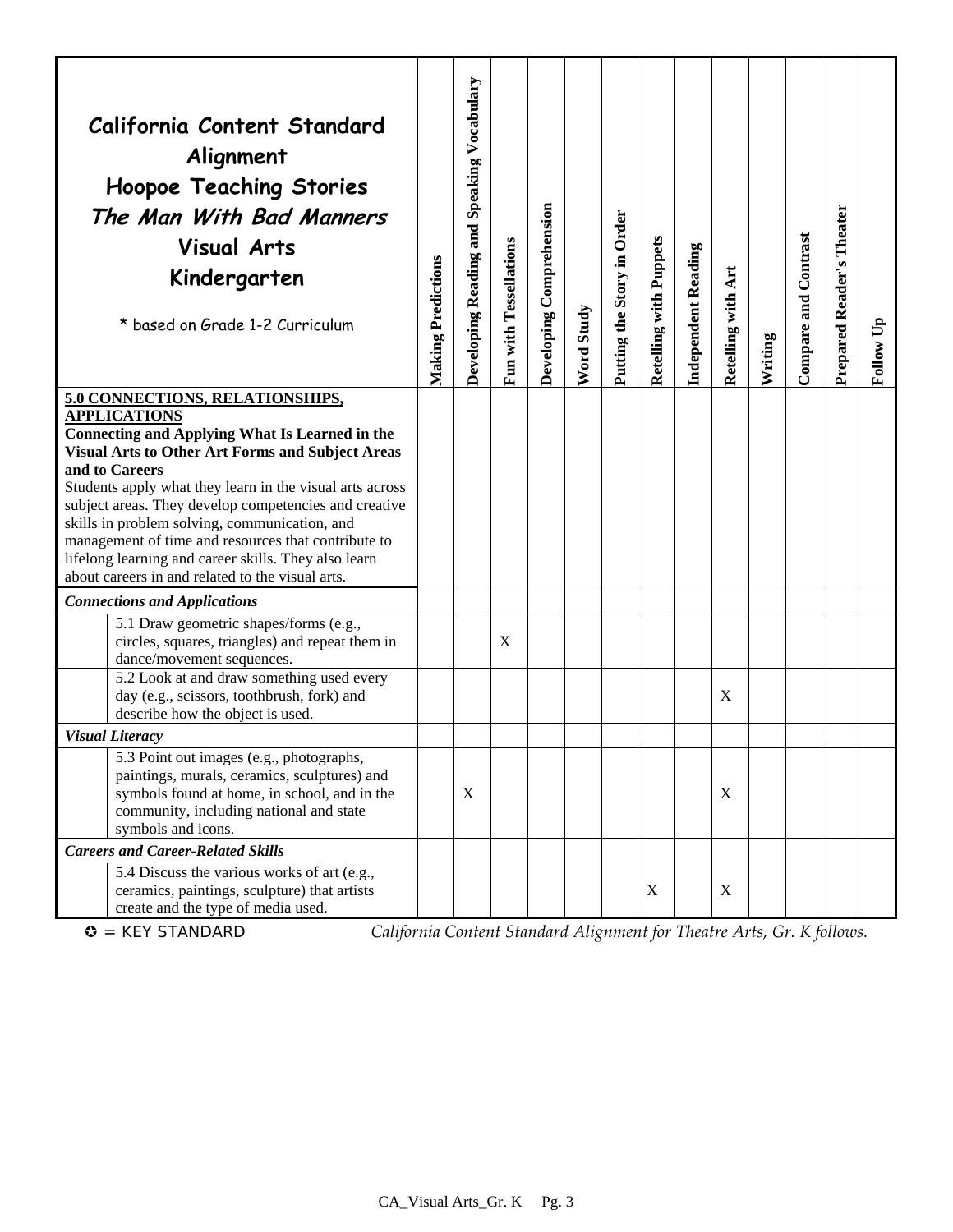| California Content Standard Alignment<br><b>Hoopoe Teaching-Stories</b><br>THE MAN WITH BAD MANNERS<br>Theatre Arts<br>Kindergarten                                                                                                                                                                                                                                                    | <b>Retelling with Puppets</b> | Prepared Readers' Theater |  |  |  |
|----------------------------------------------------------------------------------------------------------------------------------------------------------------------------------------------------------------------------------------------------------------------------------------------------------------------------------------------------------------------------------------|-------------------------------|---------------------------|--|--|--|
| <b>1.0 ARTISTIC PERCEPTION</b><br>Processing, Analyzing, and Responding to Sensory Information Through the Language and Skills<br><b>Unique to Theatre</b><br>Students observe their environment and respond, using the elements of theatre. They also observe formal and<br>informal works of theatre, film/video, and electronic media and respond, using the vocabulary of theatre. | X                             | X                         |  |  |  |
| Development of the Vocabulary of Theatre                                                                                                                                                                                                                                                                                                                                               |                               |                           |  |  |  |
| 1.1 Use the vocabulary of theatre, such as actor, character, cooperation, setting, the five senses, and<br>audience, to describe theatrical experiences.                                                                                                                                                                                                                               |                               |                           |  |  |  |
| <b>Comprehension and Analysis of the Elements of Theatre</b>                                                                                                                                                                                                                                                                                                                           |                               |                           |  |  |  |
| 1.2 Identify differences between real people and imaginary characters.                                                                                                                                                                                                                                                                                                                 | X                             | X                         |  |  |  |
| <b>2.0 CREATIVE EXPRESSION</b><br><b>Creating, Performing, and Participating in Theatre</b><br>Students apply processes and skills in acting, directing, designing, and script writing to create formal and<br>informal theatre, film/videos, and electronic media productions and to perform in them.                                                                                 |                               | X                         |  |  |  |
| <b>Development of Theatrical Skills</b>                                                                                                                                                                                                                                                                                                                                                |                               |                           |  |  |  |
| 2.1 Perform imitative movements, rhythmical activities, and theatre games (freeze, statues, and mirrors).                                                                                                                                                                                                                                                                              | X                             | X                         |  |  |  |
| <b>Creation/Invention in Theatre</b>                                                                                                                                                                                                                                                                                                                                                   |                               |                           |  |  |  |
| 2.2 Perform group pantomimes and improvisations to retell familiar stories.                                                                                                                                                                                                                                                                                                            | X                             | X                         |  |  |  |
| 2.3 Use costumes and props in role playing.                                                                                                                                                                                                                                                                                                                                            | X                             | X                         |  |  |  |
| 3.0 HISTORICAL AND CULTURAL CONTEXT<br>Understanding the Historical Contributions and Cultural Dimensions of Theatre Students analyze the<br>role and development of theatre, film/video, and electronic media in past and present cultures<br>throughout the world, noting diversity as it relates to theatre.                                                                        | X                             | $\boldsymbol{\mathsf{X}}$ |  |  |  |
| Role and Cultural Significance of Theatre                                                                                                                                                                                                                                                                                                                                              |                               |                           |  |  |  |
| 3.1 Retell or dramatize stories, myths, fables, and fairy tales from various cultures and times.                                                                                                                                                                                                                                                                                       | X                             | X                         |  |  |  |
| 3.2 Portray different community members, such as firefighters, family, teachers, and clerks, through role-<br>playing activities.                                                                                                                                                                                                                                                      | X                             | X                         |  |  |  |
| <b>4.0 AESTHETIC VALUING</b><br>Responding to, Analyzing, and Critiquing Theatrical Experiences<br>Students critique and derive meaning from works of theatre, film/video, electronic media, and theatrical<br>artists on the basis of aesthetic qualities.                                                                                                                            |                               |                           |  |  |  |
| <b>Critical Assessment of Theatre</b>                                                                                                                                                                                                                                                                                                                                                  |                               |                           |  |  |  |
| 4.1 Respond appropriately to a theatrical experience as an audience member.                                                                                                                                                                                                                                                                                                            | X                             | X                         |  |  |  |
| <b>Derivation of Meaning from Works of Theatre</b>                                                                                                                                                                                                                                                                                                                                     |                               |                           |  |  |  |
| 4.2 Compare a real story with a fantasy story.                                                                                                                                                                                                                                                                                                                                         |                               |                           |  |  |  |